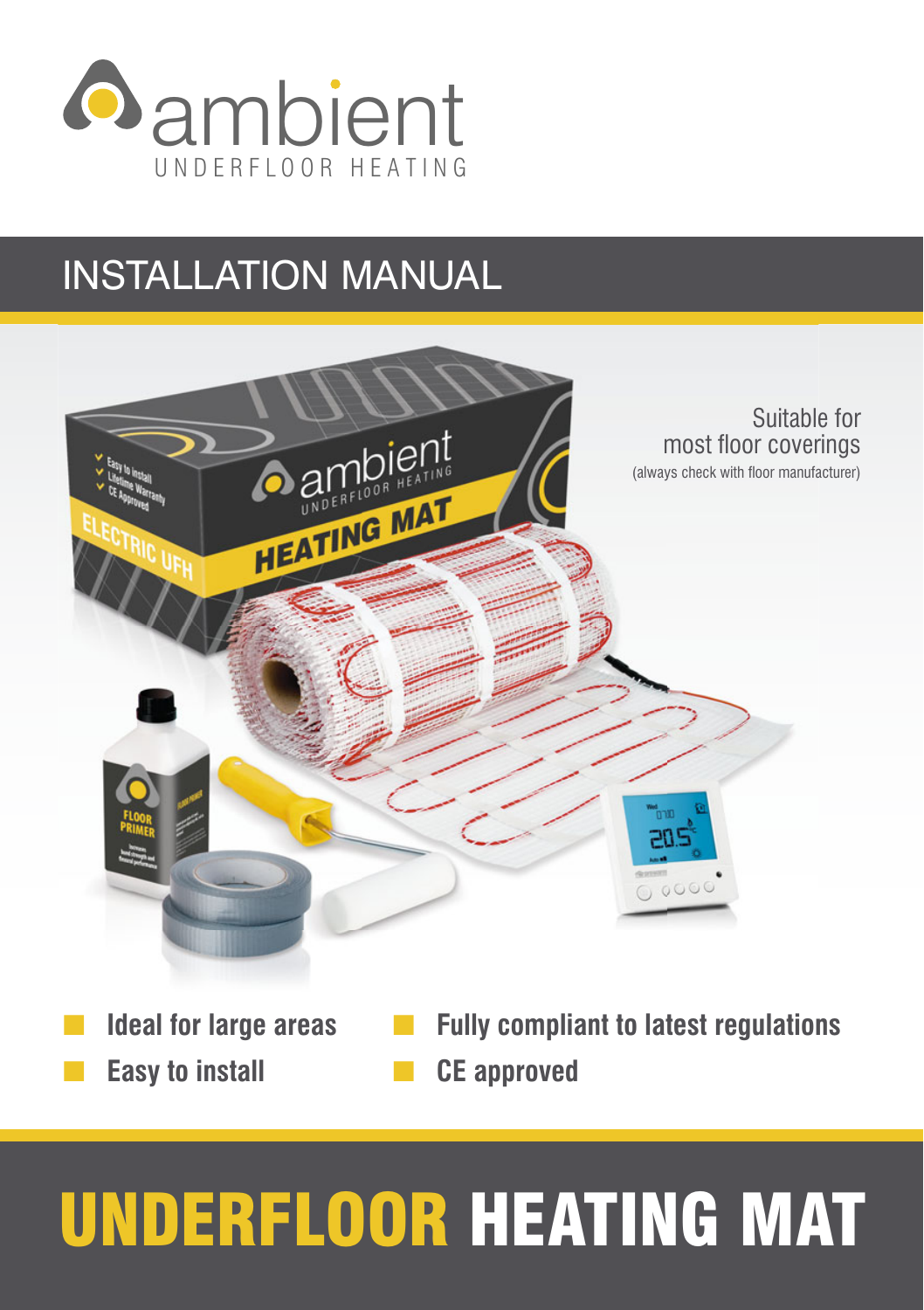### Thank you for investing in our industry leading Ambient underfloor heating system

### THIS INSTRUCTION MANUAL **MUST BE READ ENTIRELY** BEFORE COMMENCING ANY INSTALLATION

#### **CONTENTS**

This instruction manual contains important information regarding the safe installation and operation of your  **Before you begin installing 4** heating mat/s.

These installation instructions are not intended to provided by the manufacturers of your floor coverings but to supplement them.

Both sets of installation instructions should be complied with, (always check with the floor manufacturer if you are in any doubt that our heating mat/s are suitable).

Our mats are extremely strong but care must be taken when installing them, please follow the step by step

**HEATING MAL** 



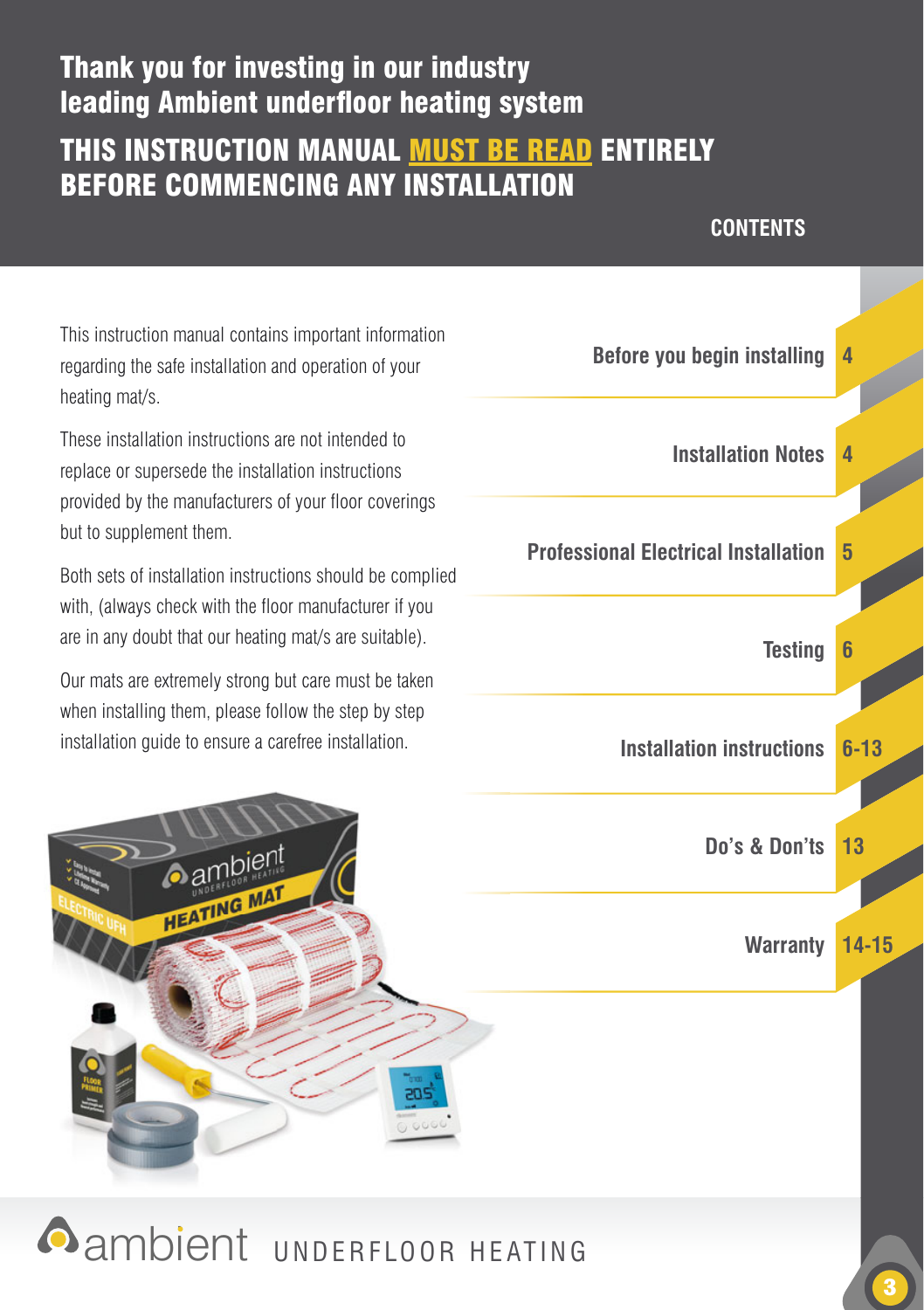### Before you begin Installing:

#### **Please read through these instructions carefully and check that you have all the**

#### **components required.**

Ambient heating system is designed for installation below most tile/stone floor coverings, it may also be installed below engineered/laminate wood floors, vinyl and low tog thin carpets but in these cases the heating mat/s must be first covered with an 8-10mm thick suitable latex based levelling compound

Always check with the floor covering manufacturer for suitability of use with electric Underfloor heating systems, also check the suitability of any adhesives/latex compounds that are intended to be used with both the floor coverings and the heating system.

#### **Contents of Heating Mat Kit**

- **◆** 3mm twin-core heating mat
- Disposable roller for application of primer
- Digital thermostat and separate floor sensor
- Guarantee Certificate
- Instructions
- Conduit for floor sensor
- Bottle of thermal primer/s

## Installation Notes

- $\blacksquare$  The system requires a mains voltage 230/240v and must be connected by a suitably qualified person. **All wiring must conform to lEE 17th Edition Part P regulations.**
- The cold tail on the mat is coloured black and is a twin core and earth cable, or in some instances it may have a silver earth braiding wrap around the twin cores. The heating element also contains a built in return meaning that it only has to be connected to the thermostat from one end.
- For larger areas, if two or more mats are supplied, it will be necessary to use a connection or junction box to join the heating mats (cold leads) together prior to connecting a single cable to the thermostat (Wire used must be of a suitable size, selected by an electrician). MAX Load on one thermostat 16Amps.
- The system is suitable for installing on any sub-floor which is sound and suitable for tiling, in the main this will be concrete, plywood or cement faced tile-backer boards. Some water resistant composite boards may also be suitable, but it is not recommended to tile directly onto hardboard, MDF or standard grade chipboard as these substances absorb moisture and subsequent swelling could cause tiles to crack or dislodge. **NOTE:** if installing on a newly finished concrete screed the required minimum drying out or 'curing' period should be followed before installing (this is typically 1mm per day in good conditions).
- $\blacksquare$  The electrical and electromagnetic fields generated are negligible and well within all recommended European and International guidelines.
- The heating mats must not overlap and the heating cable **MUST NOT** be cut or cross at any point.
- The joint between the heating cable, cold tail and end joint **MUST** be located under the floor and encapsulated in self levelling or tile adhesive and **MUST NOT** be taped over.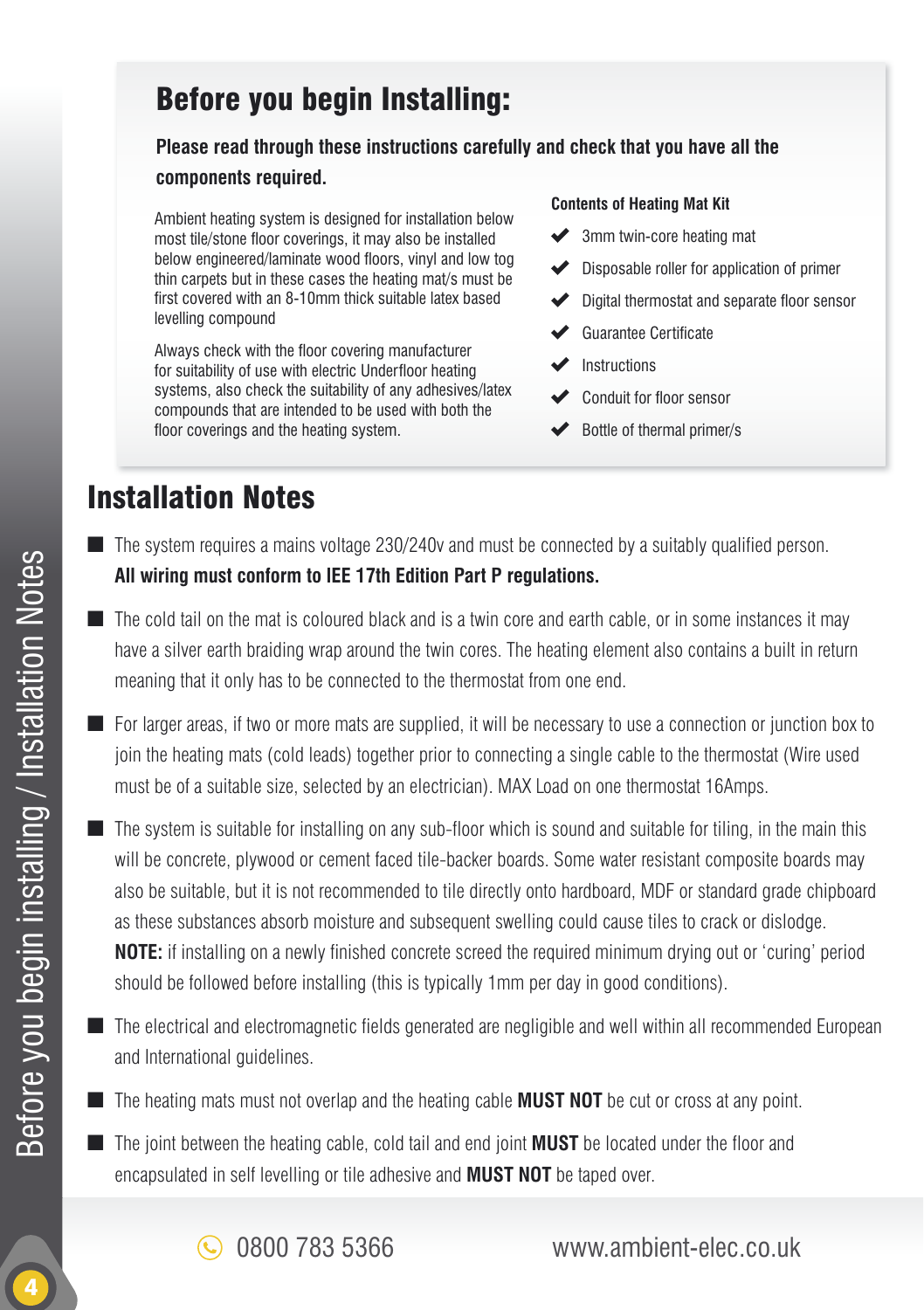# Professional Electrical Installation

The installation of electrical systems presents risks of fire and electrical shock which can result in personal injury. Caution should always be taken to quard against each such risk. Only a qualified electrician should connect the heating mat/s to the thermostat and / or to the electrical supply circuit.

Carry out all electrical work required to install ie. chase walls and install back boxes for fused spurs and thermostat position. Please make sure all works conform to the current regulations.

### Caution:

Due to the new requirements of the Part P Regulations, only a qualified person who is familiar with the construction and operation of the apparatus and the hazards involved shall make the final connections to the electricity supply and test the installation.

# **Ambient Underfloor Heating Systems**

Must be controlled via an rcd protected circuit, for systems not exceeding 13 amps a fused spur that has contact separation in all poles that provides full disconnection under Cat 3 conditions can be used, for systems larger than 13 amps a suitable protective device that complies with regulations must be used (please contact us for technical assistance or consult a fully qualified approved electrician). If you are in any doubt about the electrical installation then please contact our technical advice centre.

# IMPORTANT

All such connections MUST be in accordance with BS7671 17th Edition Part P wiring regulations.

**Note: When installing thermostats in bathrooms they should always be located outside the room and use the floor probe supplied, always check with a qualified electrician that all electrics are in safe and suitable zones.**

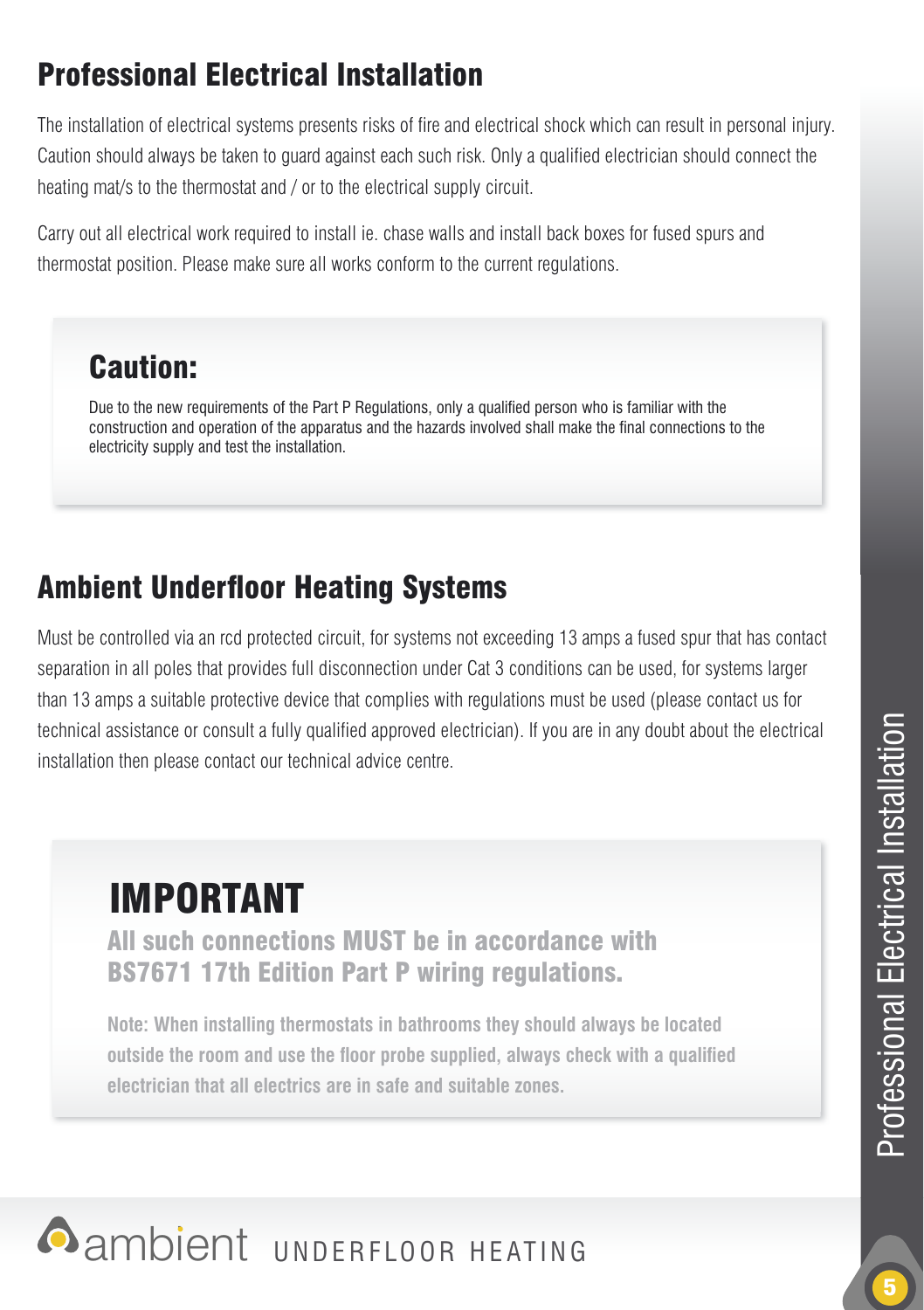

# **Testing**

Each and every Ambient mat is carefully tested before it is shipped from the factory and is packed suitably to avoid damage during transit. However, damage does sometime occur in storage or transit, and sometimes during installation. We strongly recommend you test your mats:

- After unpacking them but before you install them.
- $\blacksquare$  After you have installed them but before you install the floor covering (i.e. while the mats are still exposed).
- $\blacksquare$  After installation of the floor covering but before the thermostat is connected.

A simple test is a visual inspection to make sure there is no visible damage to the heater, and in particular to the cable component in the heater. A simple electrical inspection can be done with an ohm metre to make sure the ohm resistance is what it should be (see page 9). Ohms resistance can vary significantly depending on the ambient temperature and an allowance of  $-10\%$  to  $+10\%$  from the nominal value is acceptable. At this point an insulation resistance test must be carried at 500y DC out by a qualified electrician.

Please see table on page 9 for the values you should see when testing the mat.

## Installation Instructions

**STEP 1** Ensure that the sub-floor is solid and suitable for tiling, free from dust and debris. Wooden sub-floors should ideally be reinforced to prevent flexing and the possibility of tiles dislodging.

> This can be reinforced using a suitable WBP or Marine plywood or insulated



tile-backer boards such as Ambient Backerboards. Bitumen bases should be covered with a suitable backerboard or a 3-5mm levelling compound.

**DO NOT** install the heating mat directly onto a bitumen base.

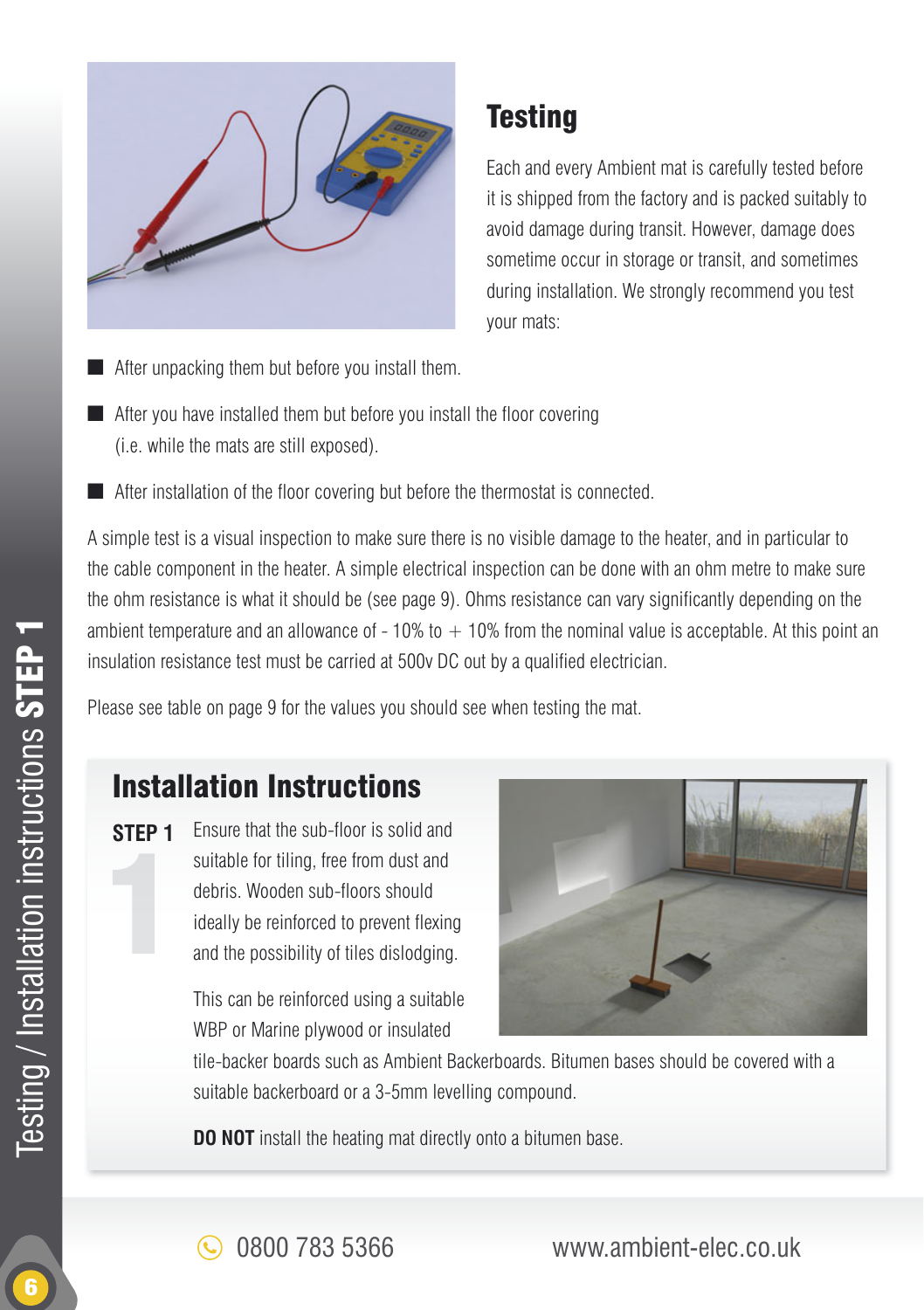

Prime the floor using the acrylic based primer contained in the kit (not suitable for anhydrite screeds)

Once primed leave to dry (typically 1-2 hours) . Once primed avoid any excess foot traffic over this area. The purpose of priming is to promote greater adhesion



of the tape and reduce the amount of moisture absorbed into the sub-floor.

**ALWAYS CHECK** with tile adhesive/levelling compound manufacturer that the primer is suitable for use with their product/s, please contact our technical help centre if you are in any doubt.

#### **STEP 3**

If using Ambient tile backerboards or XPS insulation boards, do so in accordance with the manufacturer's instructions, we do advise staggering the boards in a brick bond style and making sure the boards are fixed using suitable flexible adhesives to solid floors and/or mechanically fixed to wooden sub-floors  $\varpi$  300mm centres using suitable screws and washers. **(DO NOT** use XPS Premium boards on wooden sub-floors)



(**DO NOT** use XPS Standard boards with this heating system)

#### **STEP 4**

At this point we recommend referring to the testing procedure on page 6, please take time to carry this out as it is extremely important.



**Annoient UNDERFLOOR HEATING**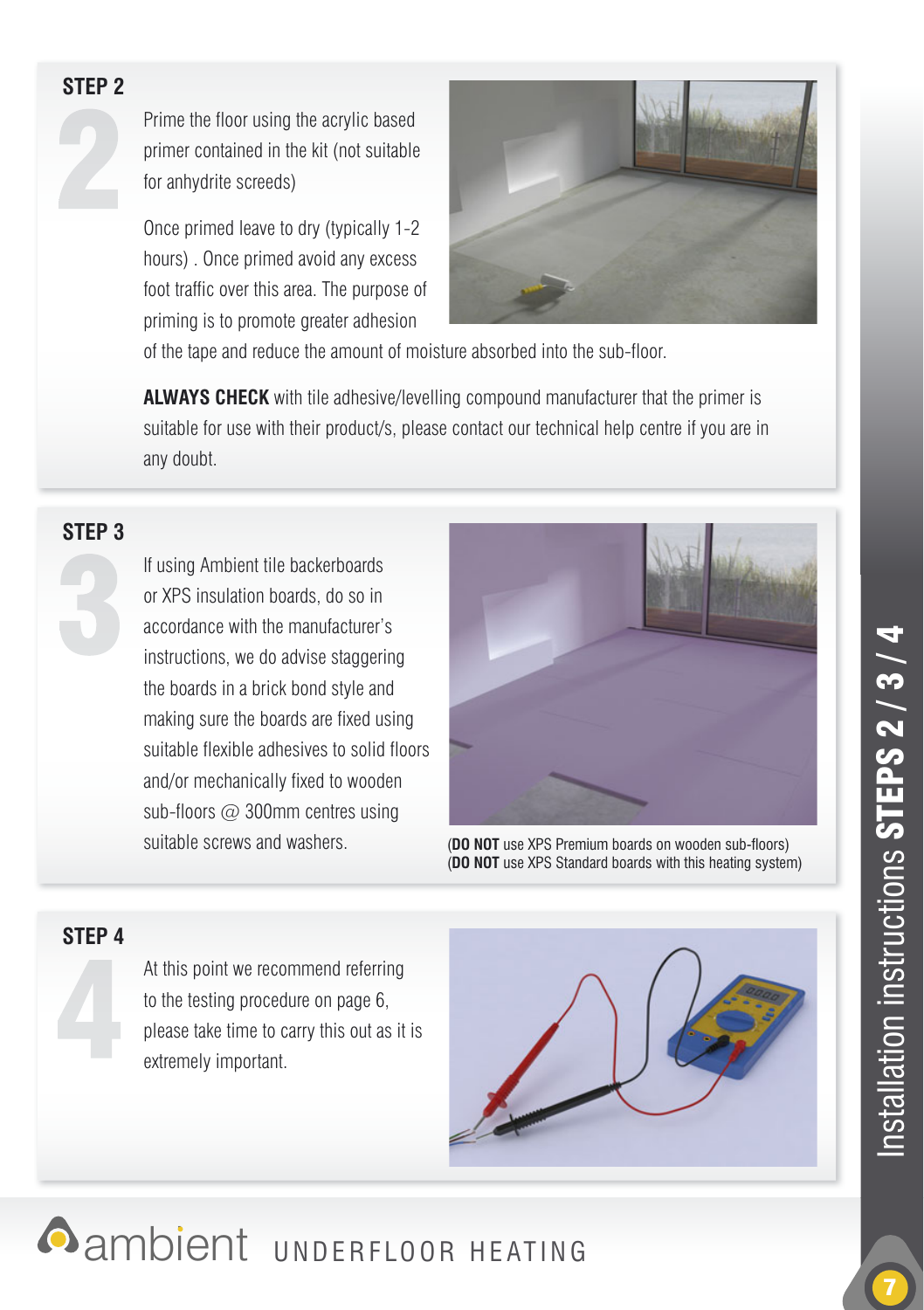Prepare floor plan of the area to be heated and identify suitable location of the fused spur and thermostat position - mark the layout of the underfloor heating mat on the floor plan. This is an important step and must be carried out correctly to ensure that all the mat



is used up. Once a mat has been unrolled it can not be returned.

#### **STEP 6**

Now start installing the floor heating mat from the thermostat position. Roll out and secure the mat to the floor. The heating mat has a sticky mesh, simply press this down onto the floor and it will hold in place. If you need to turn the mat 90 degrees upside down you can use the double sided adhesive strips to hold the mat in place. A small amount of additional cloth tape is provided to ensure the mat is flat to the floor in places where it is uneven.



**NOTE:** thermostat shown for illustration is to be sited outside the bathroom, please consult qualified electrician if in any doubt of zoning regulations.

**DO NOT** use excessive long strips of tape along the edges of the heating mat /s as this can cause problems with adhesive/latex bonds, please ensure any tape used is primed with suitable primer before applying adhesives/latex.

The floor heating mat should be between 50-100mm from the wall perimeter. Note: when installing around awkward shapes like a toilet or sink the cable can be removed from the mesh matting and placed loose on the floor to suit the shape (fix with minimal duct tape to hold in place), at no point must the cable be spaced closer than 50mm between any 2 loops of cable.

0800 783 5366 www.ambient-elec.co.uk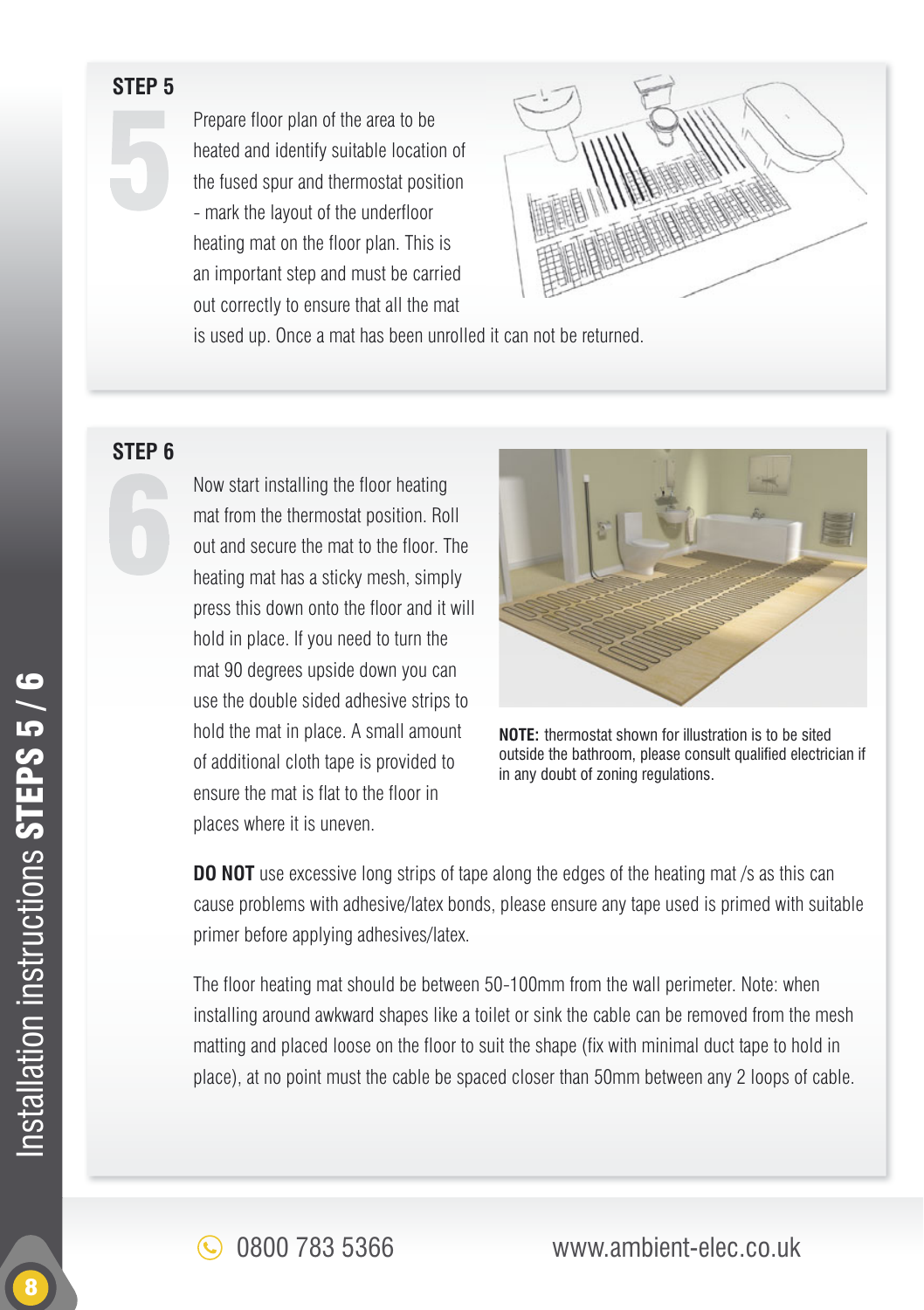# Resistance Values

Twin Conductor 100W / m2 / 230 VOLTS

| Width | Length | <b>Area</b> | <b>Watts</b> | <b>Resistance</b> | Width | Length | Area   | <b>Watts</b> | <b>Resistance</b> |
|-------|--------|-------------|--------------|-------------------|-------|--------|--------|--------------|-------------------|
| (M)   | (M)    | (Sg.M)      | (W)          | (Ohms)            | (M)   | (M)    | (Sg.M) | (W)          | (Ohms)            |
| 0.5   | 2      |             | 100          | 529.00            | 0.5   | 10     | 5      | 500          | 105.80            |
| 0.5   | 3      | 1.5         | 150          | 352.70            | 0.5   | 12     | 6      | 600          | 88.17             |
| 0.5   | 4      | 2           | 200          | 264.50            | 0.5   | 14     |        | 700          | 75.60             |
| 0.5   | 5      | 2.5         | 250          | 211.60            | 0.5   | 16     | 8      | 800          | 66.13             |
| 0.5   | 6      | 3           | 300          | 176.30            | 0.5   | 18     | 9      | 900          | 58.80             |
| 0.5   |        | 3.5         | 350          | 151.10            | 0.5   | 20     | 10     | 1000         | 52.90             |
| 0.5   | 8      | 4           | 400          | 132.30            | 0.5   | 22     | 11     | 1100         | 48.09             |
| 0.5   | 9      | 4.5         | 450          | 117.56            | 0.5   | 24     | 12     | 1200         | 44.08             |
|       |        |             |              |                   |       |        |        |              |                   |

#### Twin Conductor 150W / m2 / 230 VOLTS

| Width | Length | <b>Area</b> | <b>Watts</b> | <b>Resistance</b> | <b>Width</b> | Lenath | <b>Area</b> | Watts | <b>Resistance</b> |
|-------|--------|-------------|--------------|-------------------|--------------|--------|-------------|-------|-------------------|
| (M)   | (M)    | (Sq.M)      | (W)          | (Ohms)            | (M)          | (M)    | (Sg.M)      | (W)   | (Ohms)            |
| 0.5   | 2      |             | 150          | 352.70            | 0.5          | 10     | 5           | 750   | 70.50             |
| 0.5   | 3      | 1.5         | 225          | 235.10            | 0.5          | 12     | 6           | 900   | 58.80             |
| 0.5   | 4      | 2           | 300          | 176.30            | 0.5          | 14     |             | 1050  | 50.40             |
| 0.5   | 5      | 2.5         | 375          | 141.10            | 0.5          | 16     | 8           | 1200  | 44.10             |
| 0.5   | 6      | 3           | 450          | 117.60            | 0.5          | 18     | 9           | 1350  | 39.20             |
| 0.5   |        | 3.5         | 525          | 100.80            | 0.5          | 20     | 10          | 1500  | 35.30             |
| 0.5   | 8      | 4           | 600          | 88.20             | 0.5          | 22     | 11          | 1650  | 32.06             |
| 0.5   | 9      | 4.5         | 675          | 78.37             | 0.5          | 24     | 12          | 1800  | 29.39             |

#### Twin Conductor 200W / m2 / 230 VOLTS

| Width | Length | <b>Area</b> | <b>Watts</b> | <b>Resistance</b> | Width | Lenath | Area   | <b>Watts</b> | <b>Resistance</b> |
|-------|--------|-------------|--------------|-------------------|-------|--------|--------|--------------|-------------------|
| (M)   | (M)    | (Sg.M)      | (W)          | (Ohms)            | (M)   | (M)    | (Sg.M) | (W)          | (Ohms)            |
| 0.5   | 2      |             | 200          | 264.50            | 0.5   | 10     | 5      | 1000         | 52.90             |
| 0.5   | 3      | 1.5         | 300          | 176.30            | 0.5   | 12     | 6      | 1200         | 44.08             |
| 0.5   | 4      | 2           | 400          | 132.30            | 0.5   | 14     |        | 1400         | 37.79             |
| 0.5   | 5      | 2.5         | 500          | 105.80            | 0.5   | 16     | 8      | 1600         | 33.06             |
| 0.5   | 6      | 3           | 600          | 88.17             | 0.5   | 18     | 9      | 1800         | 29.39             |
| 0.5   |        | 3.5         | 700          | 75.57             | 0.5   | 20     | 10     | 2000         | 26.45             |
| 0.5   | 8      | 4           | 800          | 66.13             | 0.5   | 22     | 11     | 2200         | 24.05             |
| 0.5   | 9      | 4.5         | 900          | 58.79             | 0.5   | 24     | 12     | 2400         | 22.04             |

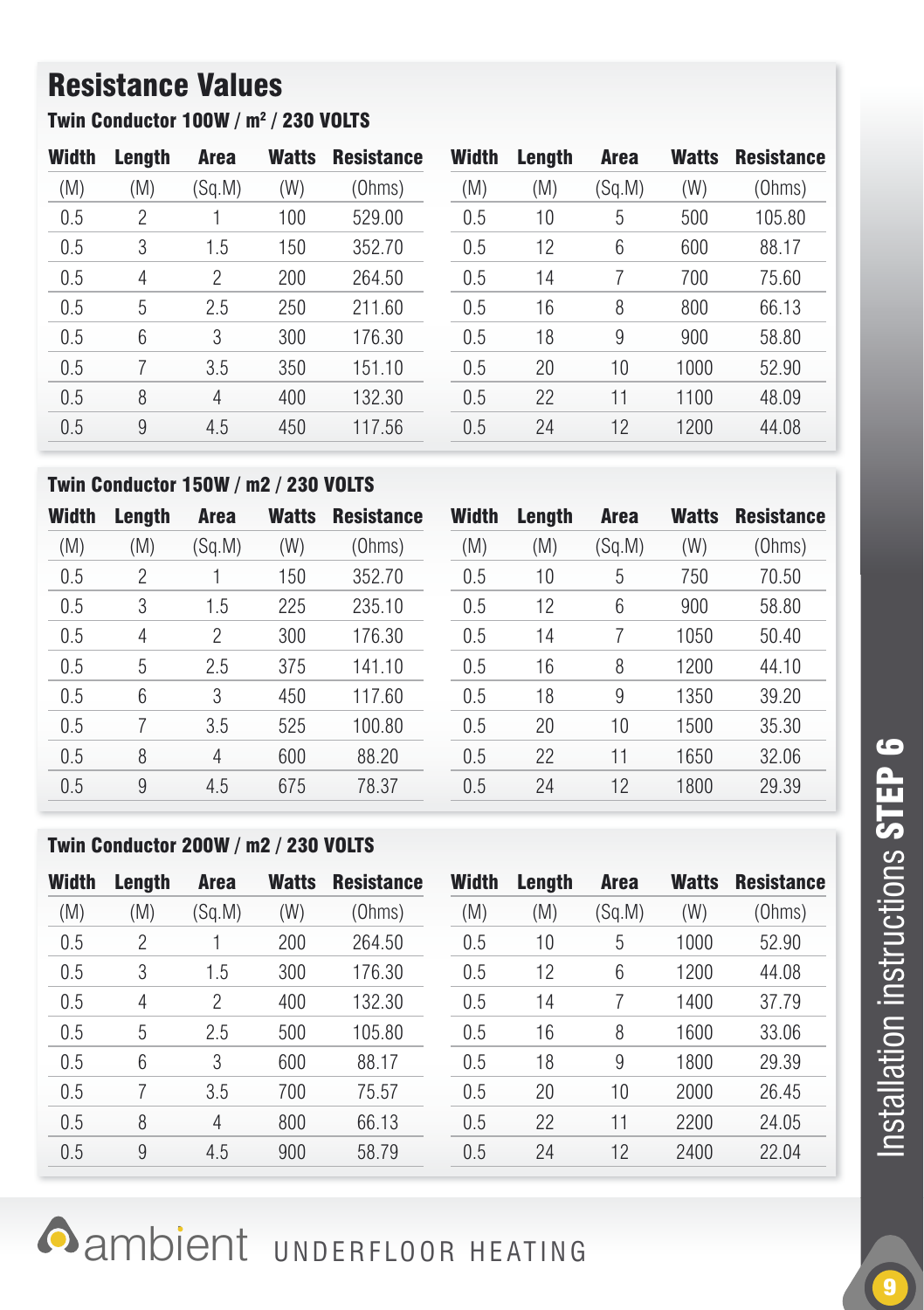When you reach the end of the room the mat can be cut as shown here.

**DO NOT** cut the cables



#### **COLD TAIL AND END JOINT INSTALLATION**

When installing the heating mat you need to be careful with how you install the end joint and cold tail joint (the join between the supply lead and the heating mat). They can potentially overheat if the following steps are not taken.

As the joints on the heating mats are a much larger diameter than the heating element it is inevitable that you will need to cut a small channel or groove for them to sit into the subfloor or the insulation board. Once they have been installed in this groove it is important that you do no cover them with tape as this will

create an air void preventing the joint from dispersing its heat, this can lead to a potential failure.

**The cold tail joint** can be secured in place by taping the cable either side of the joint, a small piece on the heating cable and a small piece on the cold tail. This will ensure the joint is NOT covered with tape.



**The end joint** can be secured in place by taping the red heating element just before the joint to help secure it in place. This will ensure the joint is NOT covered with tape. Both these heating joints MUST now be fully encapsulated within levelling compound and/or tile adhesive.



#### **STEP 8**

Check the cable resistance and insulation resistance values after laying. Check if these values are consistent with pre-install values. Record values on the quarantee certificate.



0800 783 5366 www.ambient-elec.co.uk

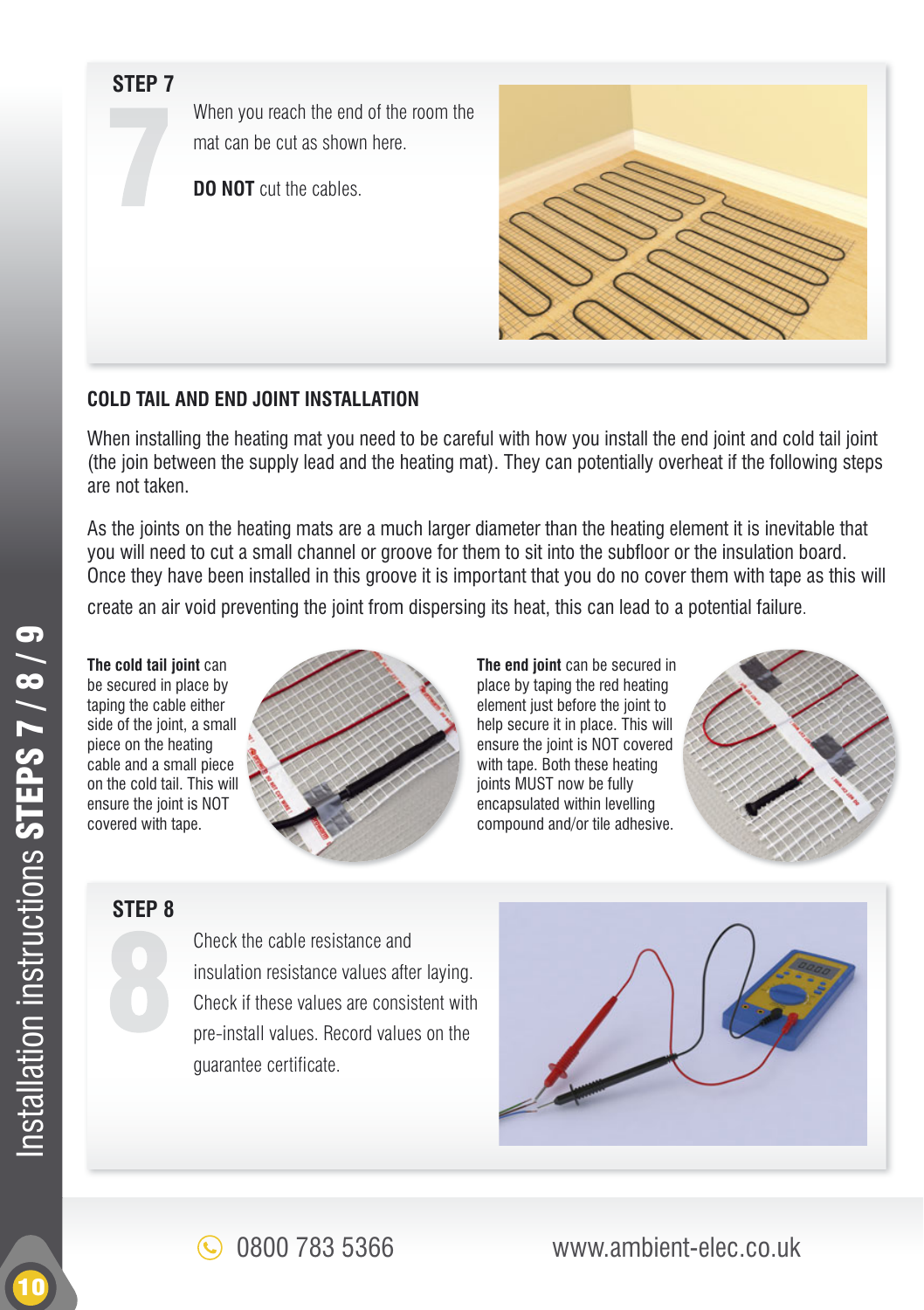Depending on the type of mat supplied the cold tail (black lead) may have either a solid earth cable or an earth braid wrapped around the internal cores, this needs to be unbraided by using a screwdriver and pulling down the braid to separate the strands, these can then be twisted into a single strand.

The earth from the mat can then be connected to the earth from the incoming supply by using the earth terminal in the back box. If using a plastic box with no terminal then a suitable terminal block can be used.

At this point an insulation resistance test must be carried at 500y DC out by a qualified electrician. The rest of the thermostat connections can be made according to the separate instructions provided.





#### **STEP 10**

Position the sensor in the black conduit supplied from the thermostat position down in between two runs of cable and tape into position. If using insulation boards, these can be cut to allow the conduit to be placed inside. If installing directly onto plywood then a groove can be cut using a sharp chisel (beware of pipes). The joint between the heating

cable and the cold tail can also be placed inside a groove in the floor as this can be bulky and difficult to tile over. The sensor wire can be shortened or lengthened. If you need to cut the sensor wire you must only cut the end with the exposed wires.

**DO NOT** cut the end which contains the plastic sensor. The connections to the thermostat can now be made.





11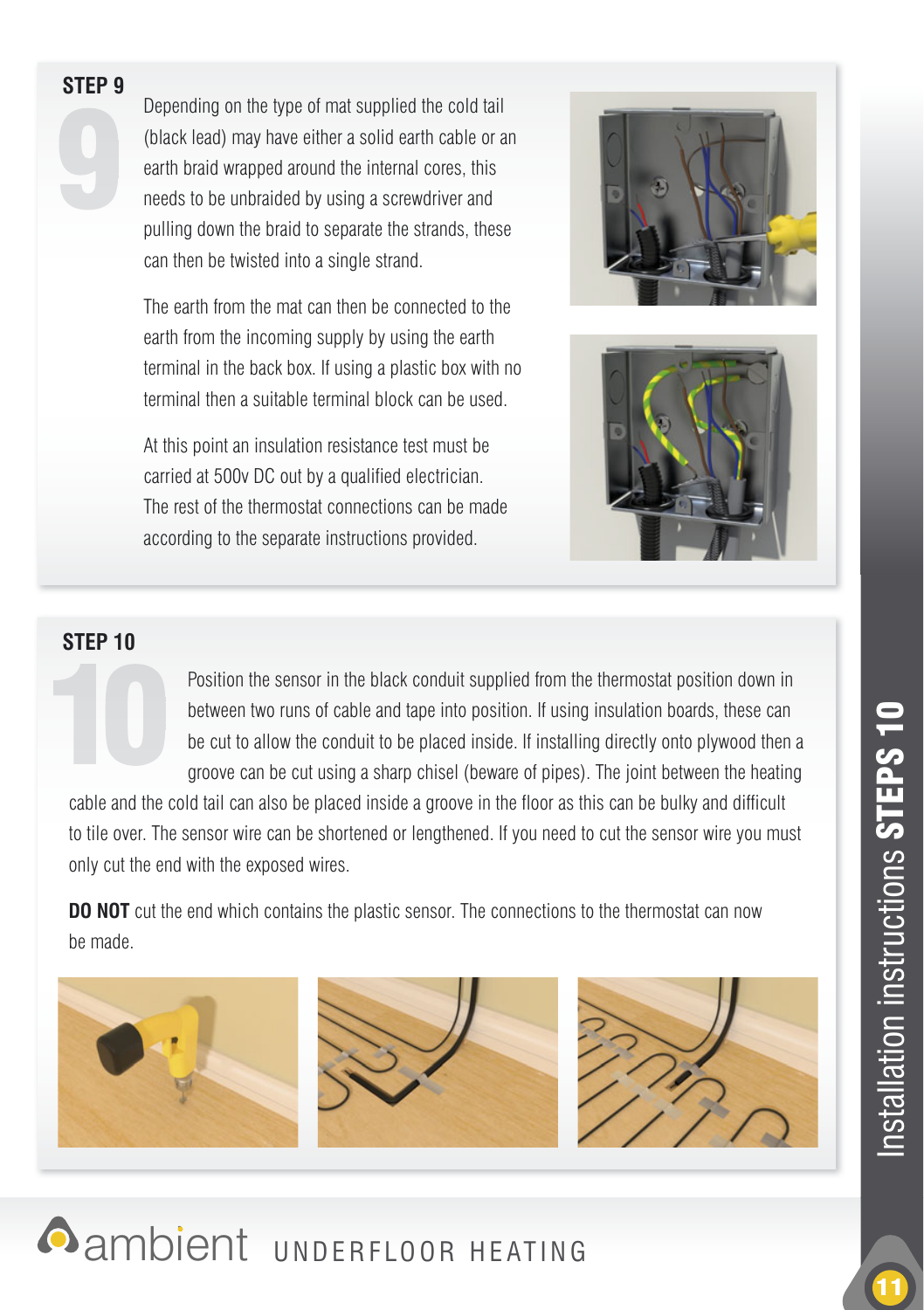Test the cable's resistance again using a multi-meter, an insulation resistance test should also be carried out to ensure the cable is free from damage.



#### **STEP 12**

If possible cover the cables with a thin layer of suitable latex based levelling compound (5-6mm). This will help protect the cables when tiling. You may tile directly over the cables,

however extra care must be taken not to dislodge the cables or to damage the cable in anyway



If you are using a suitable vinyl/ carpet or engineered/laminate floor as the final covering then we recommend a minimum of 8mm suitable latex levelling compound to cover the heating mat/cables to ensure even heat distribution.

You can now lay your flooring according to your floor manufacturer's instructions. Please refer **to adhesive manufacturer's guidelines for drying times before turning on your heating system,**  this is usually around 7 days, the floor temperature should be increased gradually by 1-2 **degrees per day over a 2 week period to reduce the risk of force drying. If in any doubt please check with adhesive/latex manufacturers for advice.**

#### **STEP 13**

Tile the floor using a flexible tile adhesive and grout as per industry standards and manufacturers conditions. Finally wait at least 1 week before turning on to allow time to dry. NOTE the heating may be slow to react at first, especially if installed on a new screed floor or in a new building. Start by setting the floor temperature at approx  $18^{\circ}$ C and build up by 1°C per day until your desired temperature is reached.

**Please see separate instructions for connection and operation of digital thermostat.**

0800 783 5366 www.ambient-elec.co.uk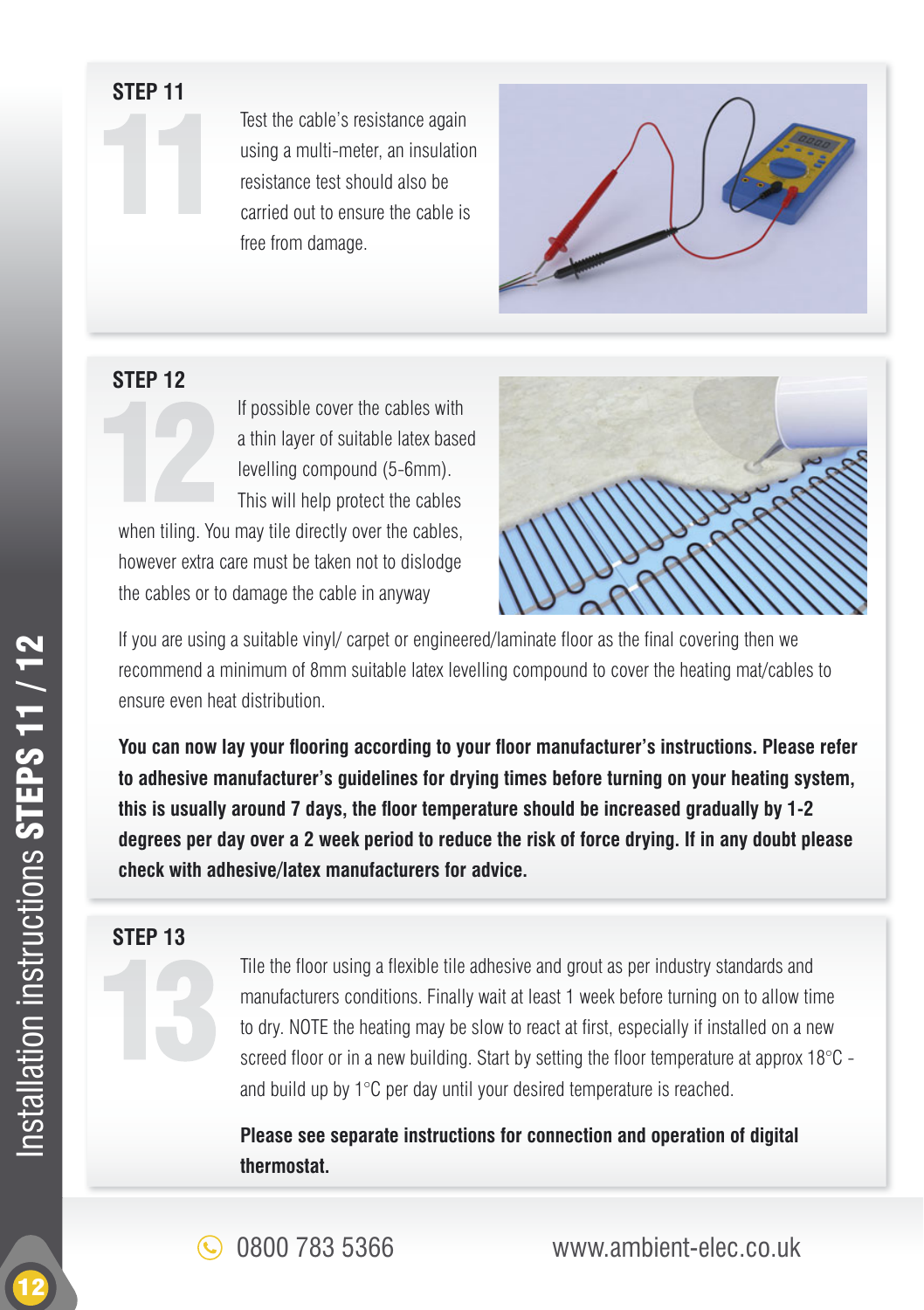# Do's and Dont's for Installation



**Do** read through these instructions carefully before beginning work.

**Do** use flexible adhesives and grouts.



**Do** test the cable before tiling.

 **Do** be careful not to damage or dislodge the cable during tiling.



 **Do** ensure the cable is spaced no closer than 50mm between loops.



 **Do** try to protect the cable with cardboard or carpet during tiling.



 **Do** wait at least 7 days before turning on the system.



 **Do** read the separate installation and operating instructions for the thermostat.



 **Do** ensure the joint between the cold tails and heating cable is beneath the tiles.



**Don't** attempt to cut the heating cable at any point.



**Don't** allow the wires to cross or touch.



**Don't** allow excessive foot traffic over the wire before tiling.



**Don't** cut tiles over the heating cable.



**Don't** place tools or stacks of tiles on top of cable.



**Don't** place any product over the floor covering that has a higher tog value than 2.5



**Don't** place any bean bags or fixed furniture over the floor covering.



**Don't** place cable closer than 100mm near any pipes.



**Don't** turn on the heating mat/cable while it is rolled up or still on the drum.



**Don't** tape over the end joint or the cold tail joint

# IMPORTANT

Please ensure that the cold tail joint (the join between the heating cable and flexible supply lead) is fully encapsulated in adhesive or levelling compound underneath the floor covering.

**Please ensure that the end joint (the join at the end of the cable which is black) is also fully**  encapsulated in tile adhesive or levelling compound underneath the floor covering.

**Both the cold tail joint and end joint MUST NOT be covered with tape, this can cause the cable to overheat and eventually fail!**

**DO NOT BEND THE COLD TAIL JOINT AT ANY POINT**